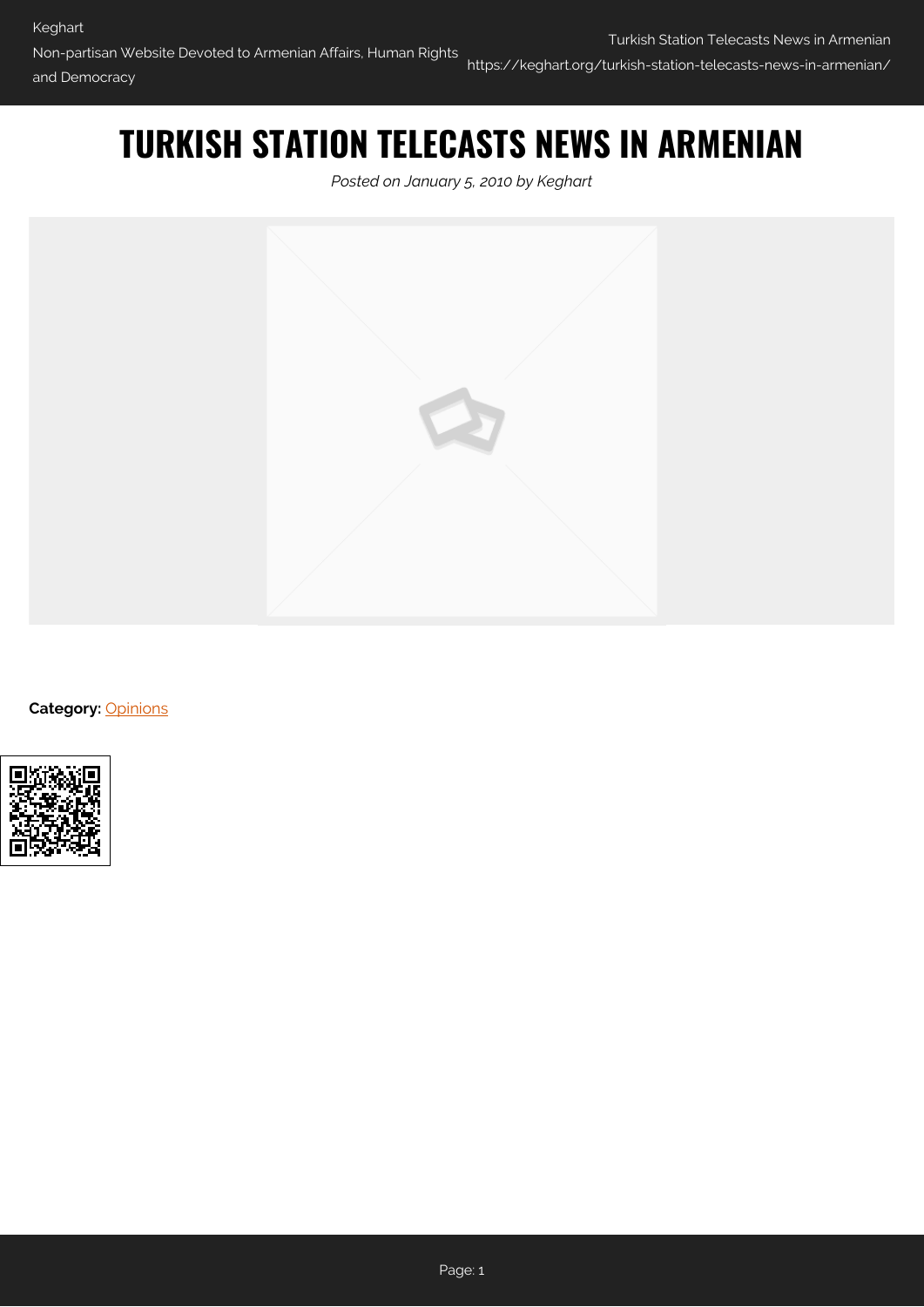## Turkish Station Telecasts News in Armenian

Non-partisan Website Devoted to Armenian Affairs, Human Rights and Democracy https://keghart.org/turkish-station-telecasts-news-in-armenian/

Istanbul-based SU TV launched, on Jan. 5, the first all-Armenian news program ever telecast from Turkey. The 11-minute program featured seven news stories, all about Turkey, except for the last item about the world chess championships which included players from Armenia, Azerbaijan, Egypt and Israel. The telecast, in Western Armenian, was "read" by news reader Mehtap Kepenek. Since the audio and her lip movements were not in synch, it was possible that Ms. Kepenek's newscast was in Turkish, later dubbed into Armenian.

Istanbul-based SU TV launched, on Jan. 5, the first all-Armenian news program ever telecast from Turkey. The 11-minute program featured seven news stories, all about Turkey, except for the last item about the world chess championships which included players from Armenia, Azerbaijan, Egypt and Israel. The telecast, in Western Armenian, was "read" by news reader Mehtap Kepenek. Since the audio and her lip movements were not in synch, it was possible that Ms. Kepenek's newscast was in Turkish, later dubbed into Armenian.

## **Keghart.com readers are invited to leave their comments.**